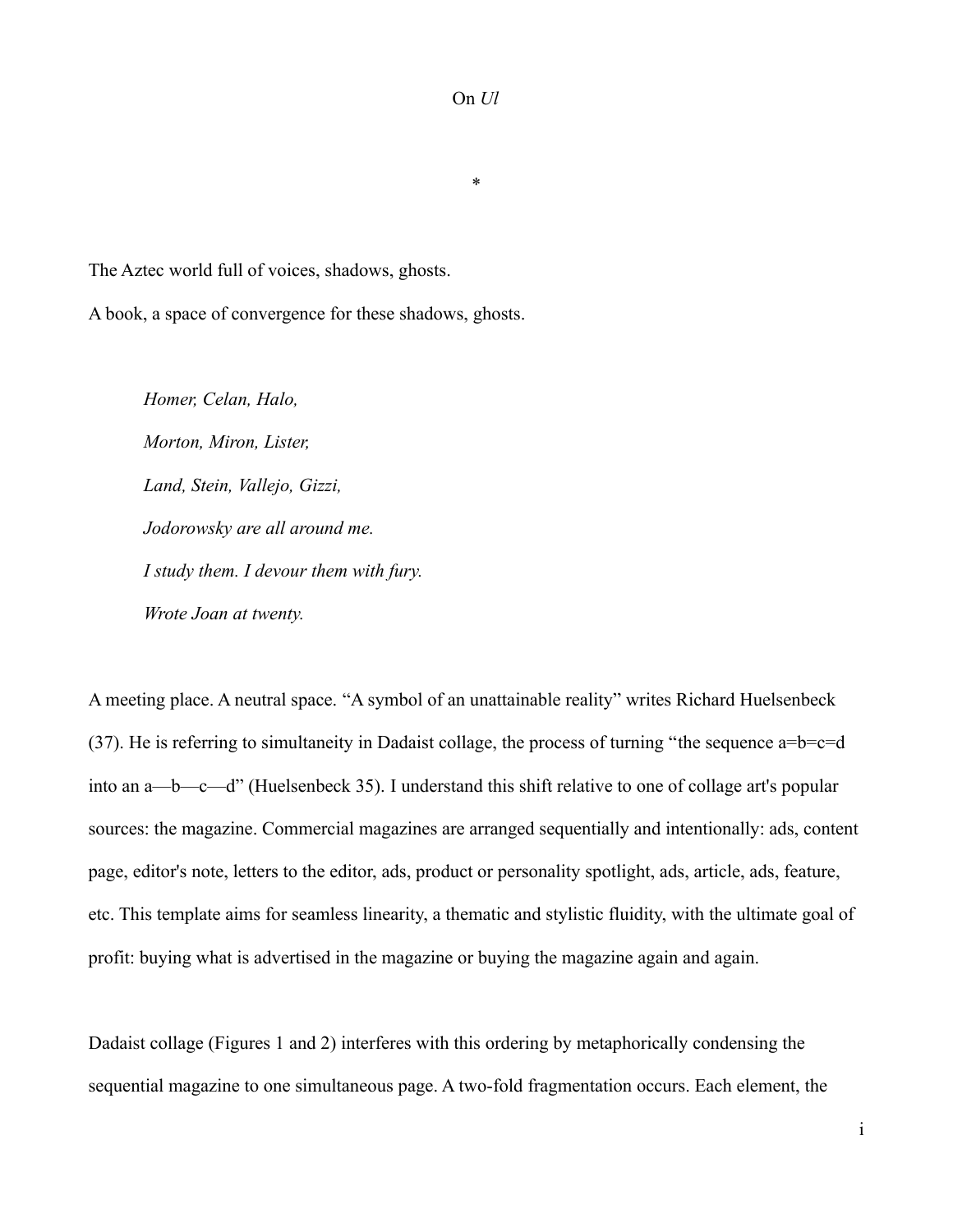

Figure 1: Raoul Hausmann. *Der Kunstkritiker* Figure 2: Hannah Höch. *DaDandy.* 1919. (The Art Critic)*.* 1919-1920.



advertisement, for example, is cut out of its crucial position in the template, is de*context*ualized, and is then cut up, is de*content*ualized. Unlike the magazine, it is unclear how the collaged canvas is meant to be spatially and temporally read, or even where the piece begins and ends as there are many possible entry and exit points. But since each collage is not made up of material from a single magazine but rather a mixture of magazines, newspapers, photographs, catalogues, books, and other printed matter, each element becomes further abstracted. The condensation is not one of a single template-language but the Language of Print Media as a whole.

Experiencing these pieces, it is clear that Hausmann and Höch are not collecting and arranging elements on the canvas to formally mimic this Language, they are not trying to 'speak' the accepted language of the time to discuss or critique the time. Rather, they reconfigure the language to create another language, that of post-WWI consciousness. A language of mutilated cities and civilians, cyborgs, massified technologies, confused gender, socio-economic, and political dynamics, speed, and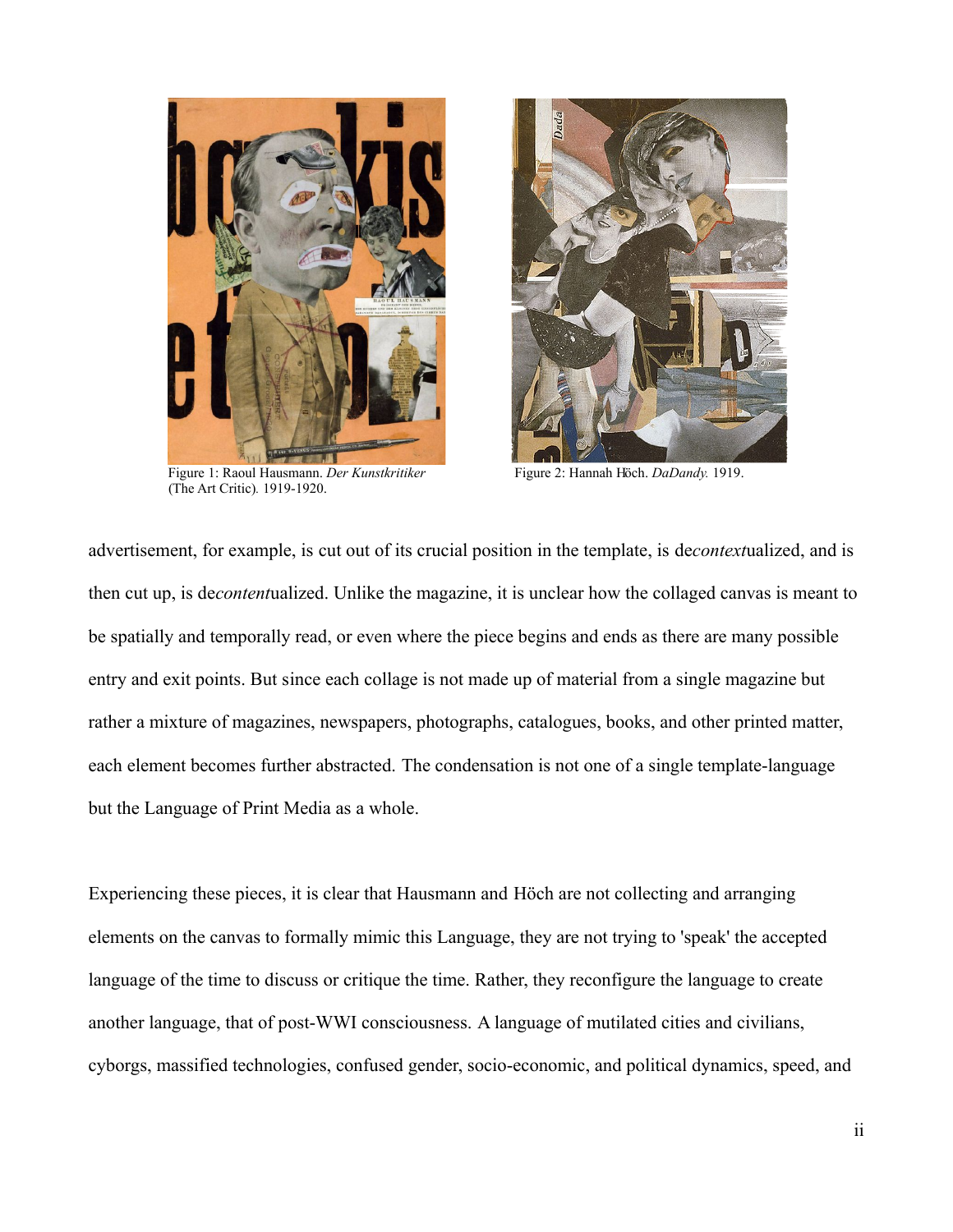shock.

Hausmann and Höch's canvases seem never-ending, as if the current arrangement is temporary and at any moment the elements can unfreeze and reshuffle. The collage-language mutates. Even after I have absorbed and processed all of the colours and textures, detected patterns, forms, and themes, each element or group of elements (bodies, textures, scraps of language) and the way that these are juxtaposed makes it so that any kind of totality or end point escapes me. My eyes move in circles, generating more and more connections and meanings. The pieces regenerate as I observe them, thus meaning regenerates. Meaning is not a goal, it is embedded in the movement of the pieces.

*Ul* (Polish for 'beehive') consists of three main elements, or modes: translations of the Polish poet Miron Białoszewski, drawings, and other poems. Formally, *Ul* is me answering a question I asked myself almost two years ago: how are you going to put together all of your distinct formal interests into a cohesive book? Each of these modes could be its own book or a section of a book, so why fold them together? Is partitioning not its own kind of collage? A series of sustained pulses that when compiled also exhibit simultaneity, like this Höch piece:



Figure 3: Hannah Höch. *Fremde Schönheit* (Strange Beauty). 1929.

Yes. But compared to *Der Kunstkritiker* and *DaDandy*, here the eye only reads three distinct elements. Each element has aesthetic and cultural depth, but they are not rearrangeable, they are static, frozen in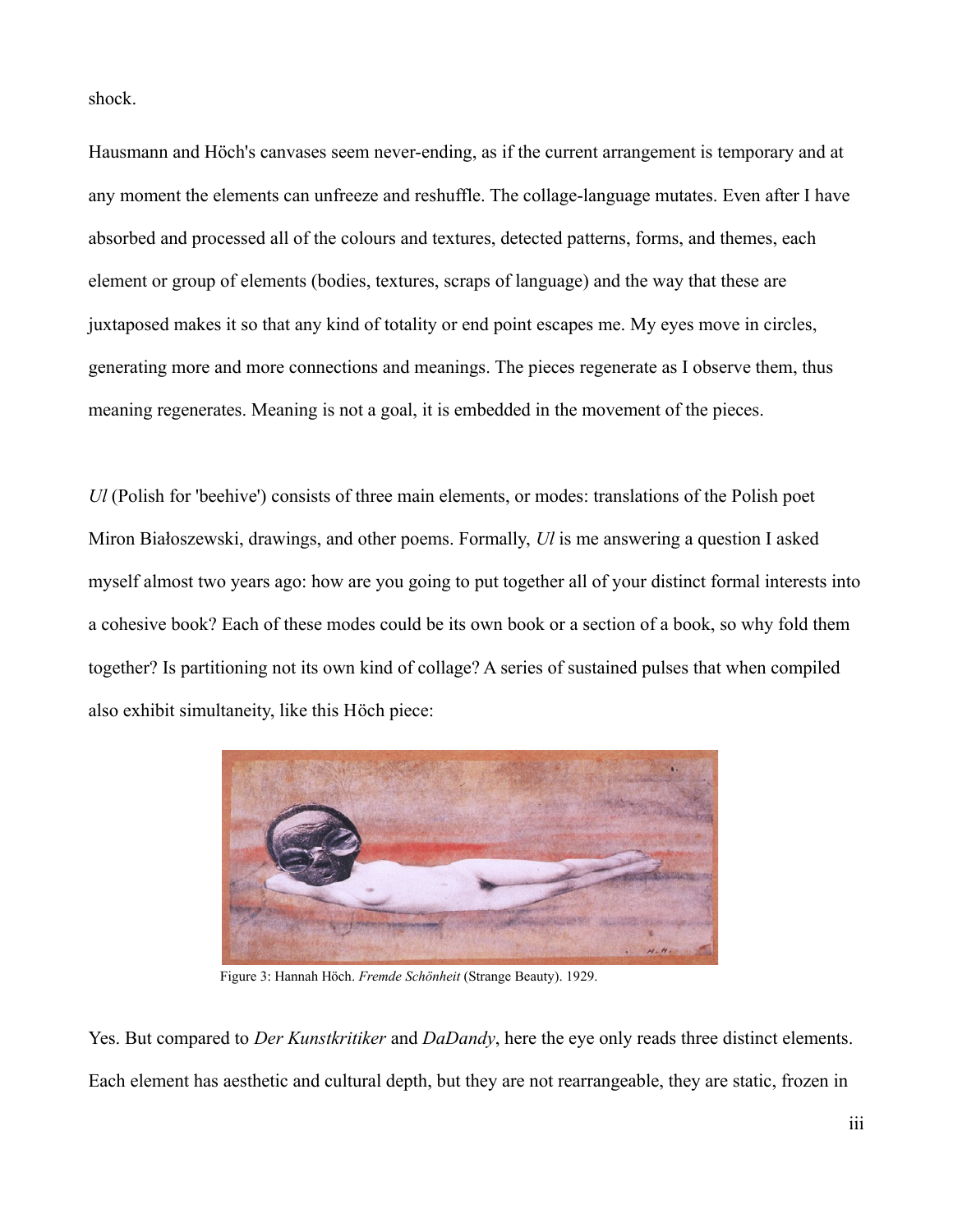place and meaning.

*Ul* is more of a cacophonous than a minimalist collage project, formally and conceptually closer to *DaDandy* than *Der Kunstkritiker* or *Fremde Schönheit*. In *Der Kunstkritiker* and *Fremde Schönheit*, meaning and narrative emerge from element-to-element reading: this head now belongs to this body or that eye to that head. The pieces of the whole are integral to understanding the whole. This narrative process is similar to poem-to-poem narrative generation where the poems' particular arrangement and linear progression creates narrative by eliciting certain moods or tones and/or by creating a narrative arc across the book. In other words, narrative is shown instead of stated. In *Ul*, this narrative approach exists on one distinct plane, but instead of only relying on this kind of narration, having the book's beginning and end be the only frame, narrative is approached simultaneously by creating a second plotbased plane. These planes are at once independent and interrelated; they both move the book along but through different routes.

The plot: one day, a group of modes, characters, spontaneously set out on a voyage. As they voyage, the group is joined by more and more characters, until they reach their destination, Illness, formatted as a long poem. After Illness, one character, Homer, who is presented in multiple poems (pages 5 and 87) and drawings (pages 32 and 46), becomes ill. The group ceases voyaging and begins to wander. Then Homer proclaims that he must go to Ul, and so they begin to voyage there. Eventually, they reach Ul.

*Der Kunstkritiker* and *Fremde Schönheit* are examples of element-to-element narrative: a disjunct but still readable body is made out of fragments of bodies. But in *DaDandy* fragments of bodies and textures are arranged to indicate a smooth form, body-like, but vaguer than Hausmann's suited man or Höch's Venus. This body-form is offset by the more angular, stacked, textures. Because of the narrative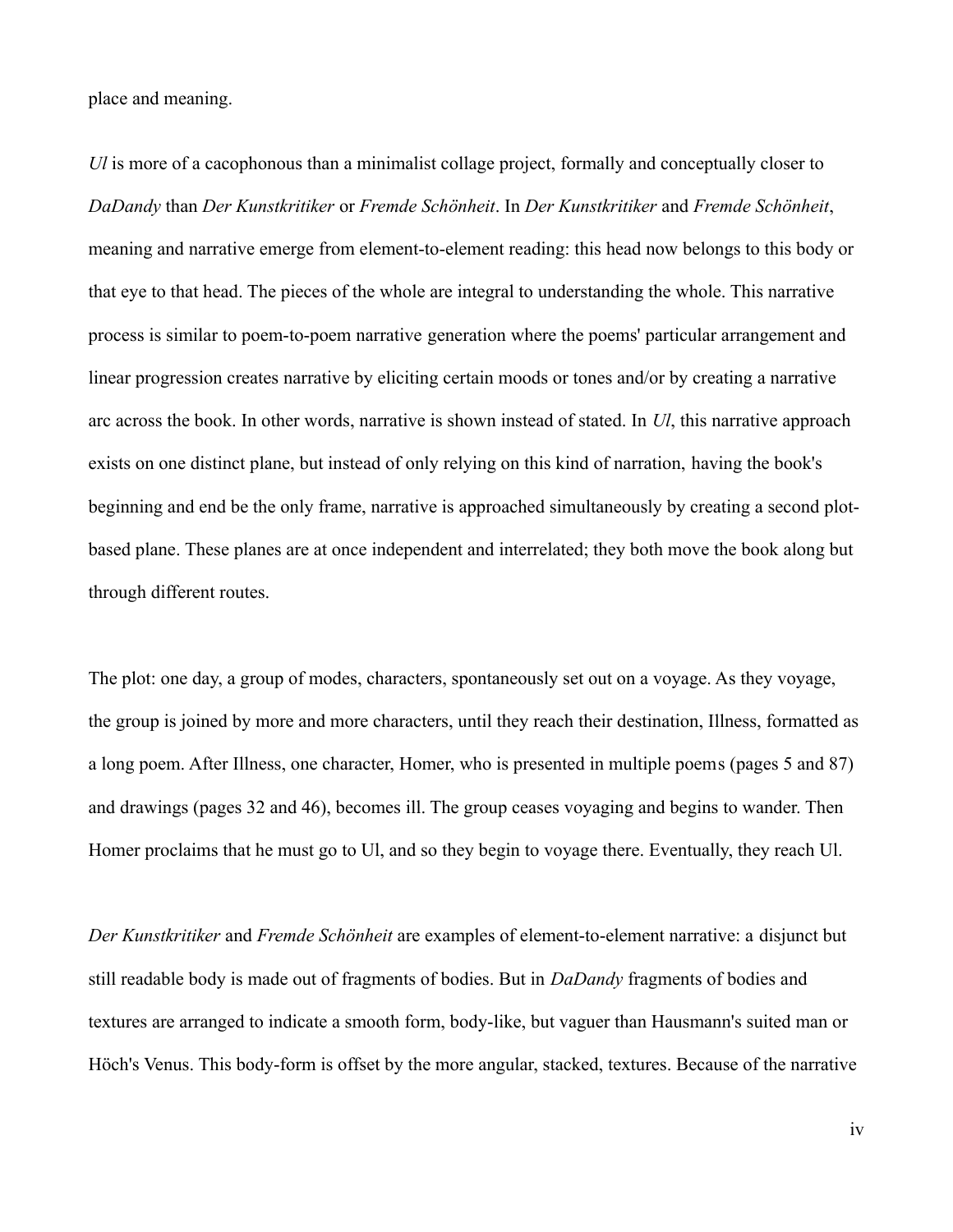approach in *Der Kunstkritiker* and *Fremde Schönheit,* the foreground and background remain distinct with the body foregrounded against a more unadorned background, but in *DaDandy* this distinction between foreground and background is drastically confused. At first the body-form is almost indiscernible amongst the jumble of textures, but eventually, its contours emerge into the foreground. But because the body-form and background have the same amount of detail, what might be perceived as the background, only because there is no piece of a human in it (since if a human appears in a canvas we have been taught to read it as foregrounded), the stacked textures slide into the foreground and overwhelm the figure. It was only after all of this shifting and sliding that I perceived a second contour in the body-form: a bust of a large-nosed, slightly hunched-over figure in profile facing right. A body within a body made out of bodies. Am I even seeing it? Am I seeing, reading, or imagining?

I am working towards something similar to *DaDandy*'s spatial confusion with *Ul*'s simultaneous approach to narrativity. Rather than foreground poem-to-poem narrative, the plot line introduces another narrative process, but neither is intended to be foregrounded or backgrounded. They slide, and as they slide, I am hoping that something else, a third thing, a third plane, something real or imagined, emerges.

*Ul* engages with a constellation of works and poets that I am calling verbo-visual i.e. works that integrate poetry and visual art<sup>1</sup>. William Blake's *Songs of Innocence and Experience* is a well known example of verbo-visuality. Blake was working towards the *Gesamtkunstwerk*, an artwork or artistic

\*

<sup>&</sup>lt;sup>1</sup> Verbo-visual is taken from Michael Kasper and Chamati Viswanathan's afterword to their translation of Gabriel Pomerand's *Saint Ghetto des Prêts*, *Saint Ghetto of the Loans* (Ugly Duckling Presse, 2006).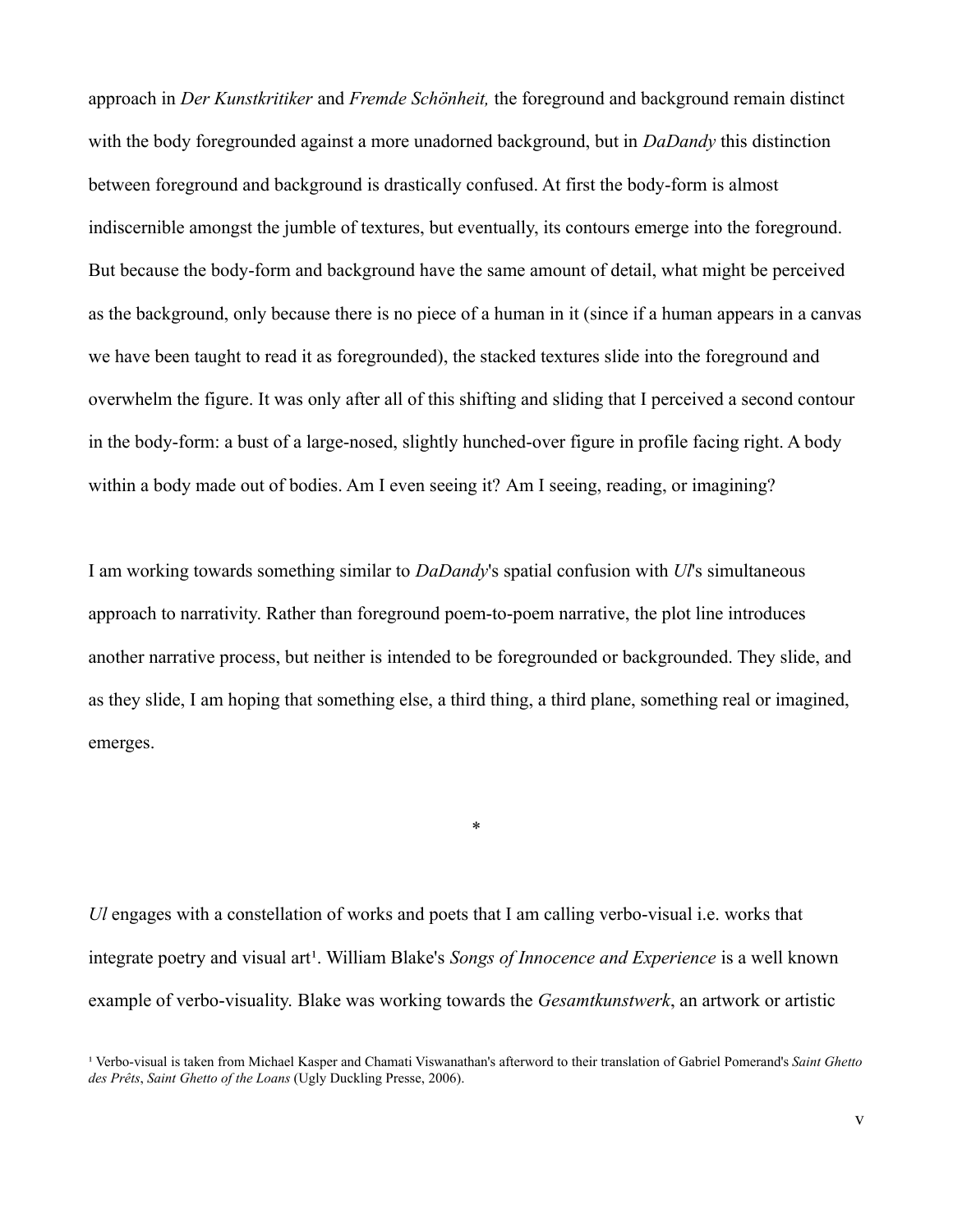practice that integrates many or all artistic forms, and so attempts to harmonize image and text. Painting and poetry coexist on the page to illustrate that page's theme, for example, Infant Joy (Figure 4).





Figure 4: William Blake. *Infant Joy.* 1789. Figure 5: Isidore Isou. *Les Nombres XXXII.* 1952.

Image and text are not meant to be read separately but as symbols of each other: the image signifies the text and the text signifies the image to create a narrative feedback loop, a similar experience to *Fremde Schönheit*. Some of these formal elements are also found in Lettrism, a 20<sup>th</sup> century French avant-garde group. These poets, including Isidore Isou and Gabriel Pomerand, also created original hand-drawn visual sources and the verbo-visual gesture occurs on the same page (Figure 5). However, the Lettrist's use of visuality is predominantly linguistic. The group believed that words made from letters of the alphabet were archaic, rigid forms that enhanced social hierarchies and could never fully capture what they were meant to signify. For the Lettrists, all speech is an act of translation, and as Isidore Isou states in his "Manifesto of Lettrist Poetry": "the translated word does not express". Lettrist poetics is based around the idea that "letters have a destination other than words" (Isou, "Manifesto"), that letters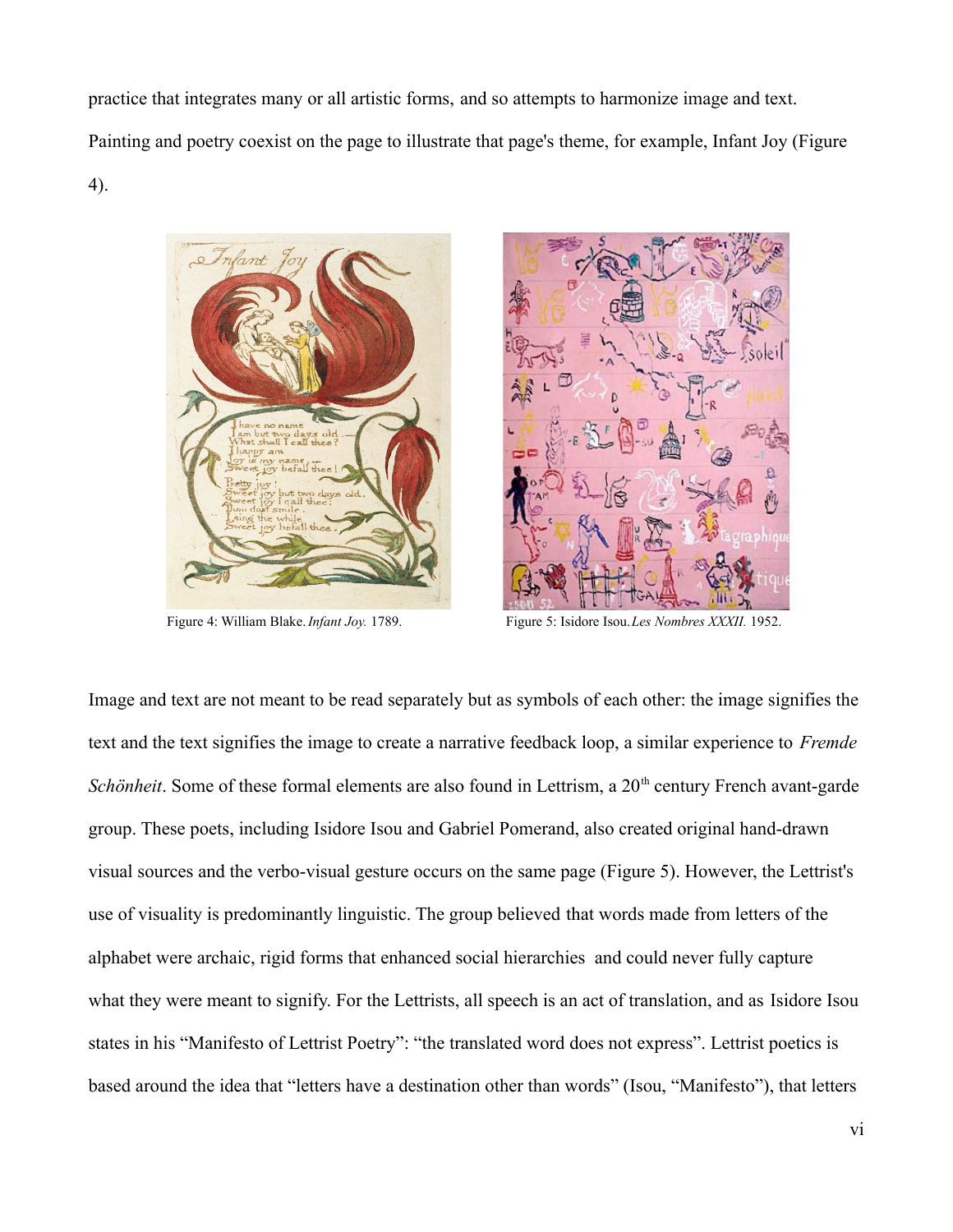must be understood as a complete unit of meaning, and through the group's emphasis on handwriting, the concept of the letter often morphs into a fantastical visual code, similar to a rebus. This interaction between text and image is called hypergraphics or metagraphics. When recognizable letters and words do appear, as in Figure 5, the interaction between text and image is not read as harmonious, but as a completely dissonant gesture, emphasizing the signifying void between word-language and the Lettrist's letter-based language. The media are not intended to meld as in Blake's work, they are utilized to communicate different aesthetic, poetic, and political dimensions.

Many other poets including Robin Crozier, Johanna Drucker, and Kenneth Patchen have explored the verbo-visual on the single page, but other works, such as Betsy Halick's *A Fable for Beginners or Only the Buttons Are Real . . .*, a self-published story/poem/graphic novel that gave me the idea of how to arrange *Ul*, as well as some docupoetry, Christian Hawkey's *Ventrakl* and Jena Osman's *The Network* for example, have expanded the verbo-visual across pages, placing the text on one page and the image on another page, while integrating different text genres, such as expository prose and interviews, into a poetry book. *Ul*'s trans-modal movement across pages, jumping from translation to drawing to poem, has more in common with these expanded verbo-visual works than the single-page examples, however, with spreads like poems like "Faust" (pages 29-31), "Illness" (pages 37-43), and "Pythagoras" (page 62), I want to show that both of these conceptions of the verbo-visual figure into my trans-media practice, that this practice is not, as the Lettrists voiced, a constant progression towards newness, but an investigation of verbo-visual possibilities. Generally however, I am interested in moving away from the *Gesamtkunstwerk,* or making the poem be a visual. I do not want language as image or image as poem but a recognition of difference and an attempt to incorporate these differences, not just between image and text but among texts. One of *Ul*'s challenges, for me as a writer and for a reader, is not just the challenge of reading images alongside text, but also the challenge of reading these in conjunction with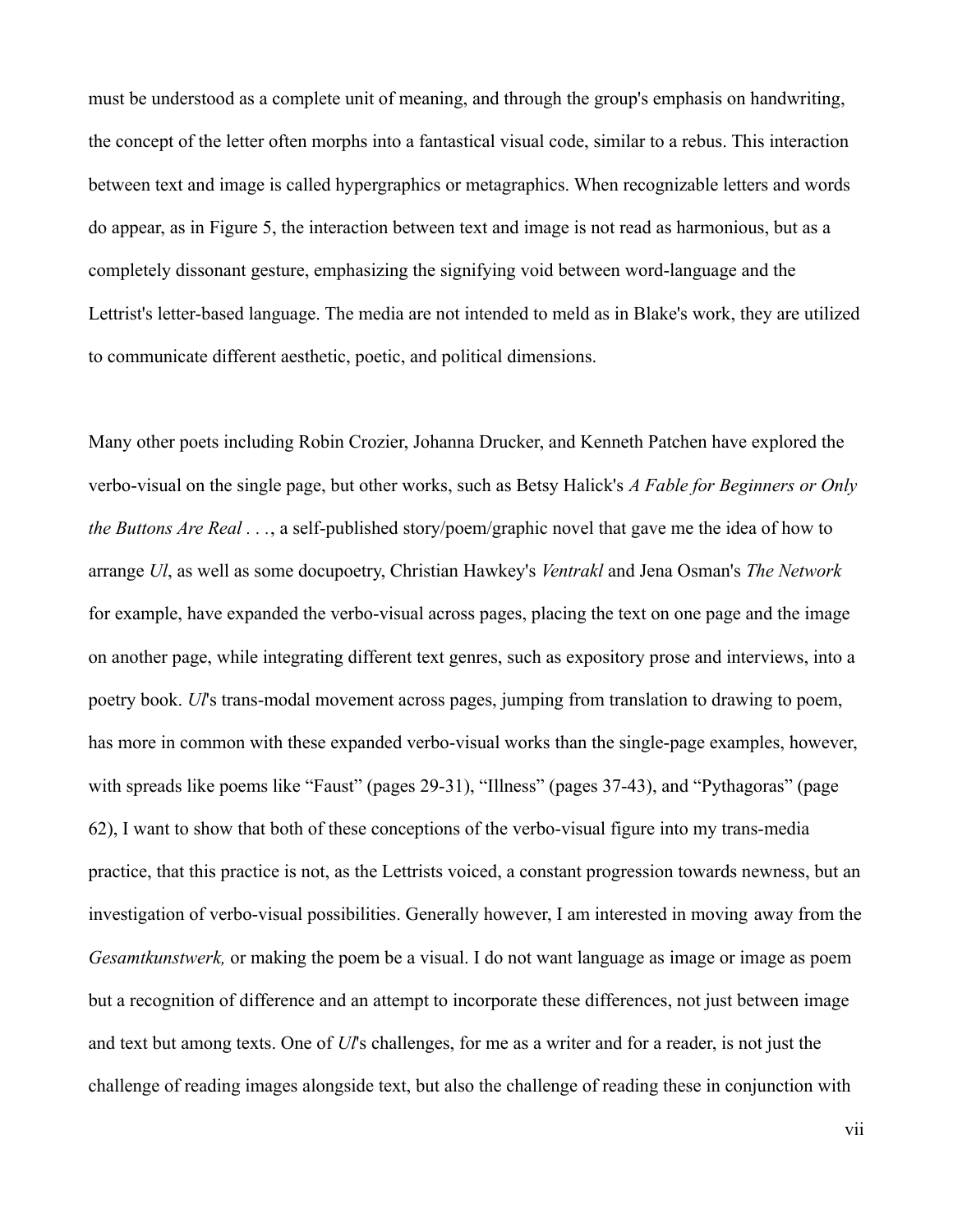In the second semester of my sophomore year, on the suggestion of a fellow student, I took Christian Hawkey's translation course. My ancestors are Polish and all of my extended family still lives in Poland, so I knew that I wanted to translate from Polish, though I was not, and am still not, fluent in the language. I had read some of the big names in Polish poetry, such as Czesław Miłosz and Wisława Szymborska, but they had been heavily translated and Christian encouraged the class to work with more obscure, under-translated poets. I went online, was led to a Wikipedia list of Polish poets, and found Białoszewski. Very few of his poems are online in faithful translation, but this is the one I remember reading:

\*

A Ballad of Going Down to the Store

First I went down to the street by means of the stairs, just imagine it, by means of the stairs.

Then people known to people unknown passed me by and I passed them by. Regret that you did not see how people walk, regret!

I entered a complete store: lamps of glass were glowing. I saw someone – he sat down – and what did I hear? what did I hear? rustling of bags and human talk.

And indeed, indeed, I returned.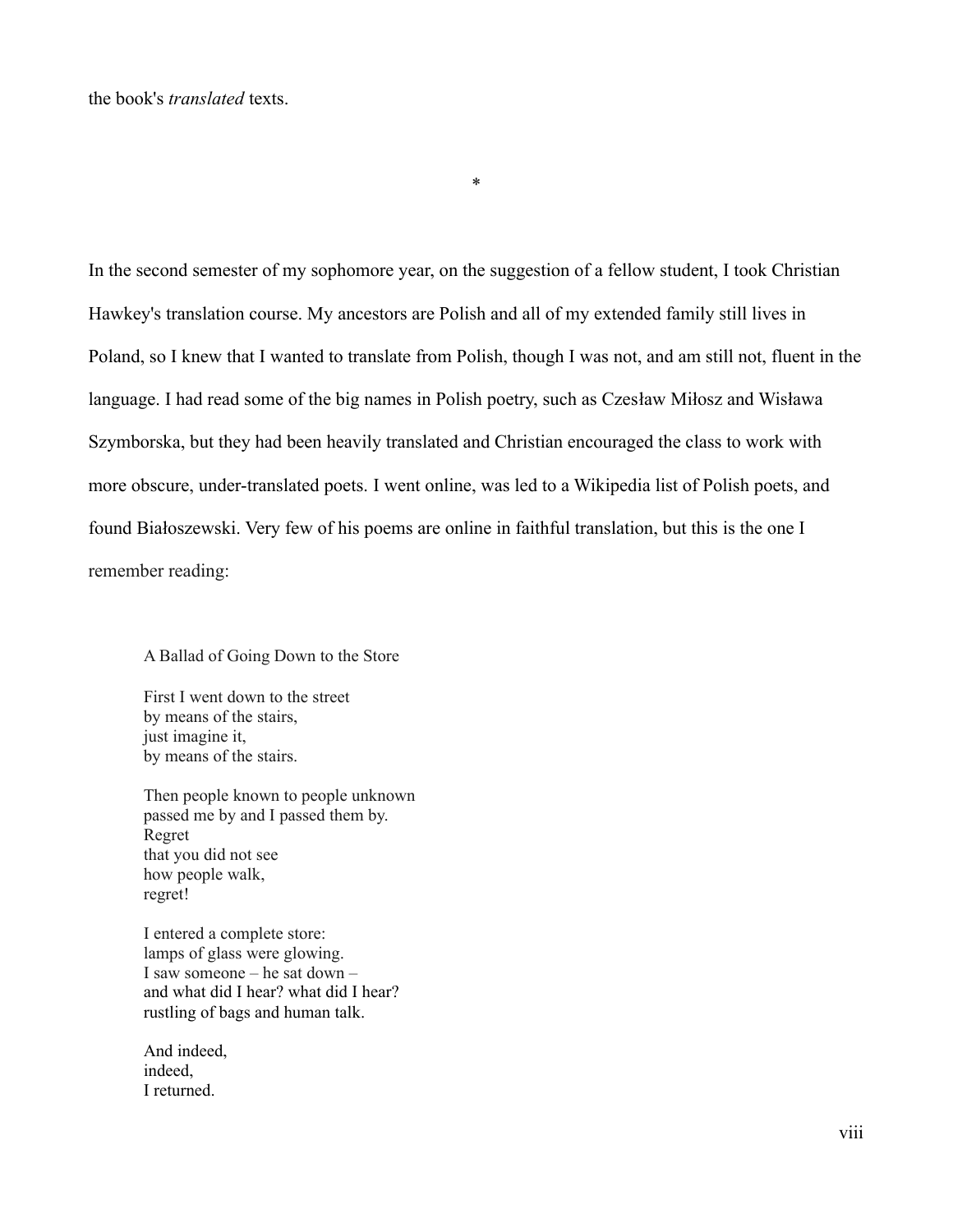What captures one about a poem? In this case, I was engaging in the strange activity of searching for a poet to translate, but why this poem and this poet? On a surface level reading, there is humor, there is an inconclusive intent, a kind of circling back on itself, a return. But to what? A return to the store. There is complexity in perceived simplicity and perhaps this is what was initially enrapturing. But as reader has led to the role of translator, I ask myself, why am I continually enraptured, what is it I keep returning to, working with or for, what about this poet's work, as Walter Benjamin posits in "The Task of the Translator", demands translation?

## *Always, when I went looking for him, he was there*

 *—Christian Hawkey,* Ventrakl

Białoszewski was born in 1922 in Warsaw, Poland. Interwar Poland. His father worked for the postal administration and his mother was a seamstress. Born in peace time, he soon experienced the destruction of his country, and in 1944 participated in The Warsaw Uprising against the Nazi forces controlling the city. After the Nazis crushed the Uprising, he was sent to a labour camp in Siberia where he stayed until the war's end. When released, he returned to Warsaw where he lived until his death in 1983. He published his first collection *Obroty rzeczy* (The Revolution of Things) in 1956, and in the subsequent nine years wrote three more books of poetry. After 1965, he focused on prose, plays, memoir, and his experimental theatre, Teatr Osobny. The translations in *Ul* are from his fourth and final book of poems, *Było i było* (It Was and It Was) published in 1965 by Państwowy Instytut Wydawniczy.

My understanding of his biography, as my understanding of Polish, is constantly being added to. Rather than applying a masterful knowledge to the translations, I am approaching Miron, his work, and even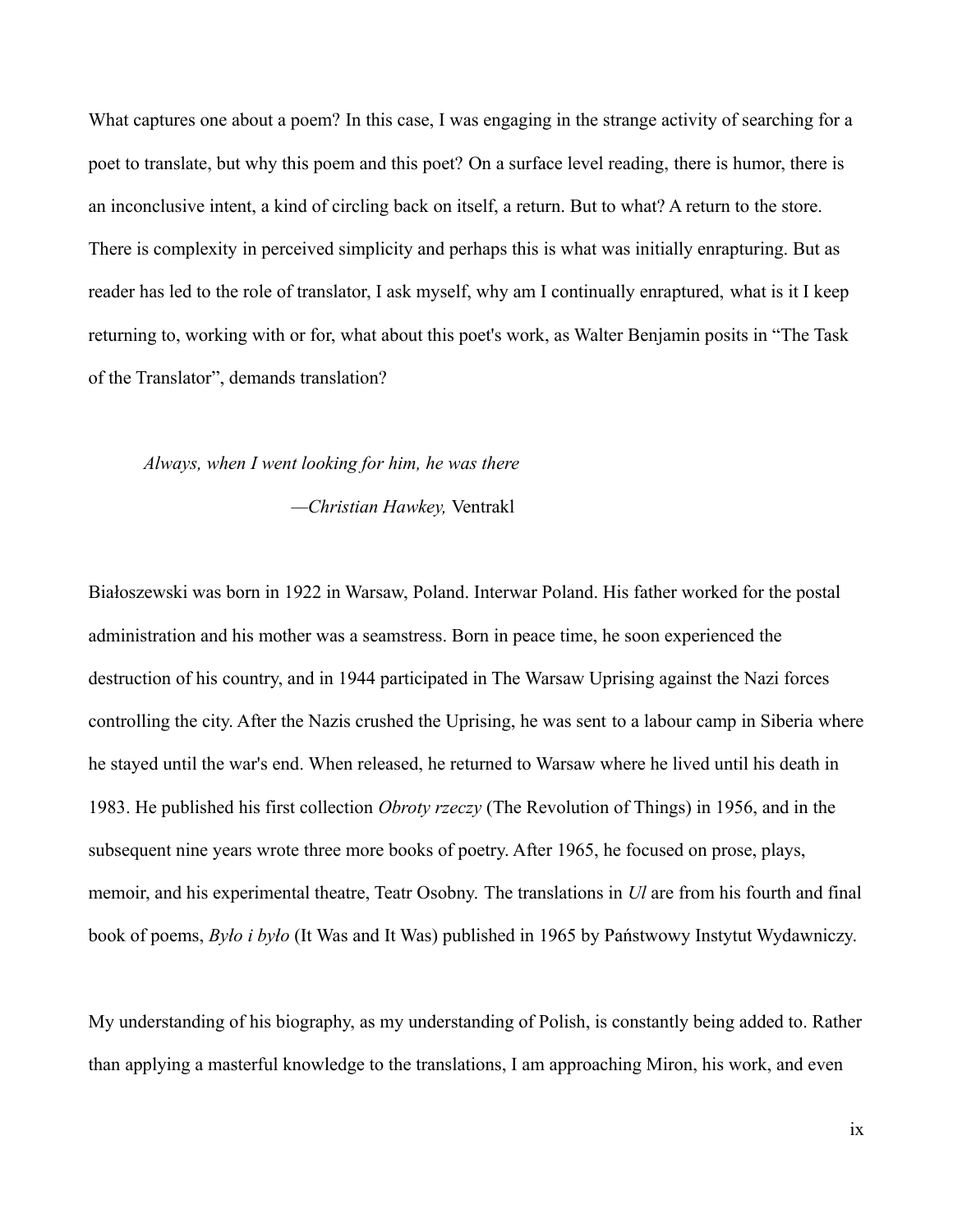the Polish language as an amateur. I grow with and through these things as the project and my knowledge collaboratively grow. I am acquiring this knowledge through an assemblage of disparate and traditionally un-pedagogical parts: through his poems; the names of his books; a brief Wikipedia page; some online images; a secret diary written in Polish; some websites that when put through online translation engines produce surreal-sensical prose that reveal tiny, perhaps mistranslated, details:

I waited on the doorknob. The smell of cigarette smoke had a concentration of incense. The walls were blackened by the candles. He lay on the couch in the bay, which was once the scene of his theater. He was so embedded in the interior of the thief, who once got in there. Above the couch hung Orthodox a blue bulb fitted, giving the night, the light rail. With one hand he could reach into the adapter into the wall and the other for milk bottles, filled with water, which put out the butts. Drafts and pens were lying on the bed. I went music, Palestrina, Mozart, Bach. Mironie Białoszewskim. It's kind of very personal memories not only of the poet, but also the entire environment that is shaped around it. When a monk dies, is said to be "left to God." Miron, "went to the literature," which is alive, as a portrait of Dorian Gray. Devoted himself to literature, to the extent that the study of his "life" regardless of "creativity" seems pointless. You have to deal with this Miron, who is, not that that is not.

Through my parents, who, when I ask for help over email, reply with comments like:

skosem skweem ...means ...on the angle through park...it is like when you are walking in the park and the path is leading you straight...you decide to go on the angle through the grass...could be like a shortcut... JESUS!!! THIS IS NOT REAL POLISH!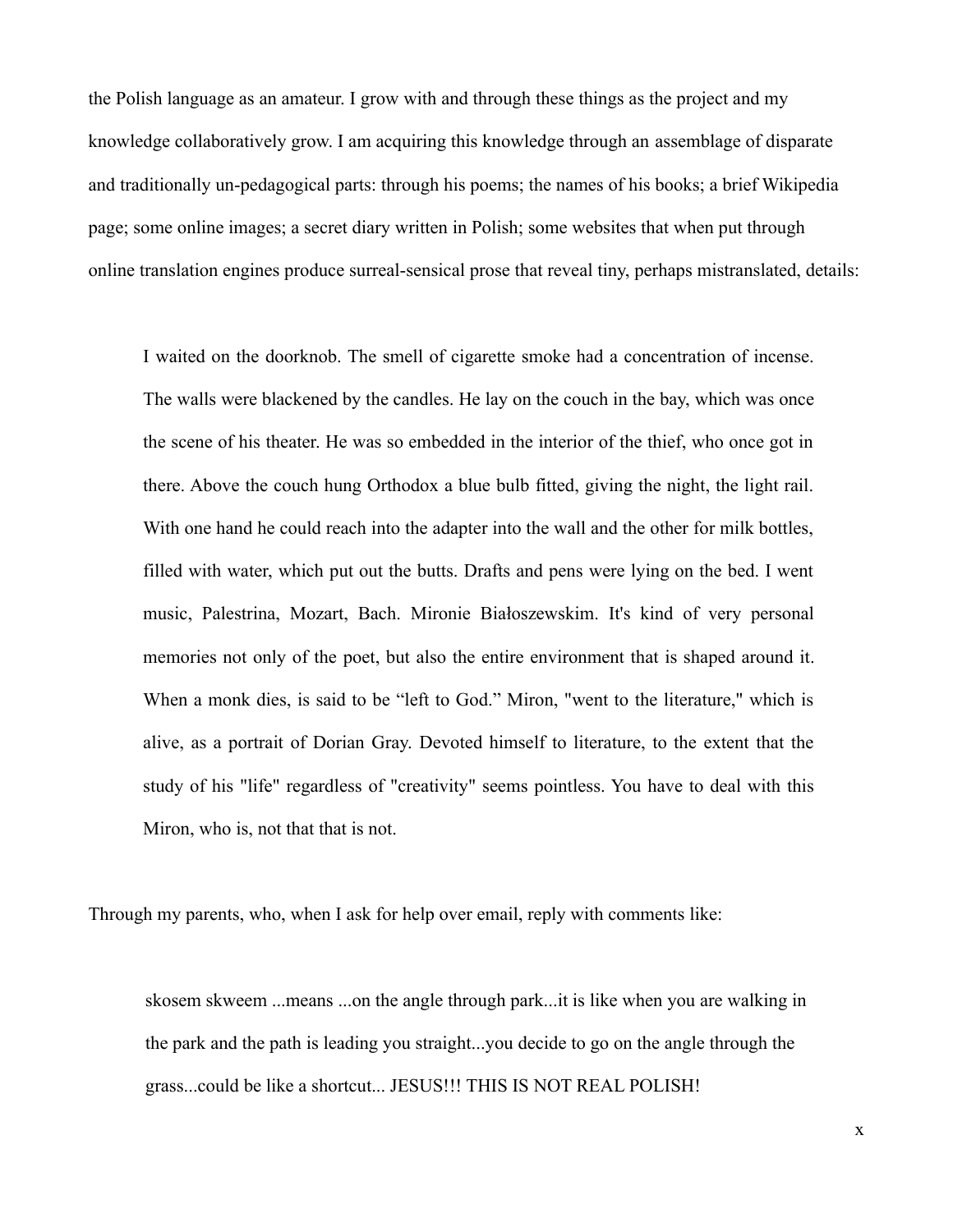My understanding is never the product of applied knowledge, nor is it totally immediate, it is always mediated—through technology, through books, through the voices of bilingual speakers and translators that may or may not be giving me faithful information. I am building a collage of a person, a poetics, a language, a process that formally mirrors *Ul*.

Translating Białoszewski has acted as a filter for the rest of the book. My roles as poet, artist, and translator have begun to bleed together, encouraging a greater interaction among the modes. This interaction can also be called translation. The Polish translations are catalysts for this idea and also act as symbols. On a page with a Polish translation, the two languages are interacting like the single verbovisual page, but across the book, as the pages jump from Polish translation to drawing to poem this trans-media movement is also able to be read as translation. The character of Homer in the book is an example. As previously mentioned, he exists in multiple poems and drawings, and in the second plotbased plane. This character weaves through the book, occupying many different platforms, embodying different media, and, like Miron's 'original' and my 'translation', all of his identities, lives, and instances contribute to his continuing life. I would like a similar reading to be possible for all elements in the book, whether they are the same character or not. Not only can Homer be a translation of Homer, but any drawing can translate any poem or any poem any translation, on the same page, across any two pages, any number of pages. The book is an ongoing translation of itself.

This translation act, like the narrative, is also multi-planal. It happens on book- and mode-based planes, but also on word and sound planes through repetition. In my writing practice, repetition allows for sonic, rhythmic, and structural texture. Repetition is play, it is music, and it is joy. But why do I repeat? Another plaguing question I ask myself. My repetition is undoubtedly imitation, residue from reading and rereading Paul Celan, Gertrude Stein, and Cesar Vallejo, but it is also a conception of language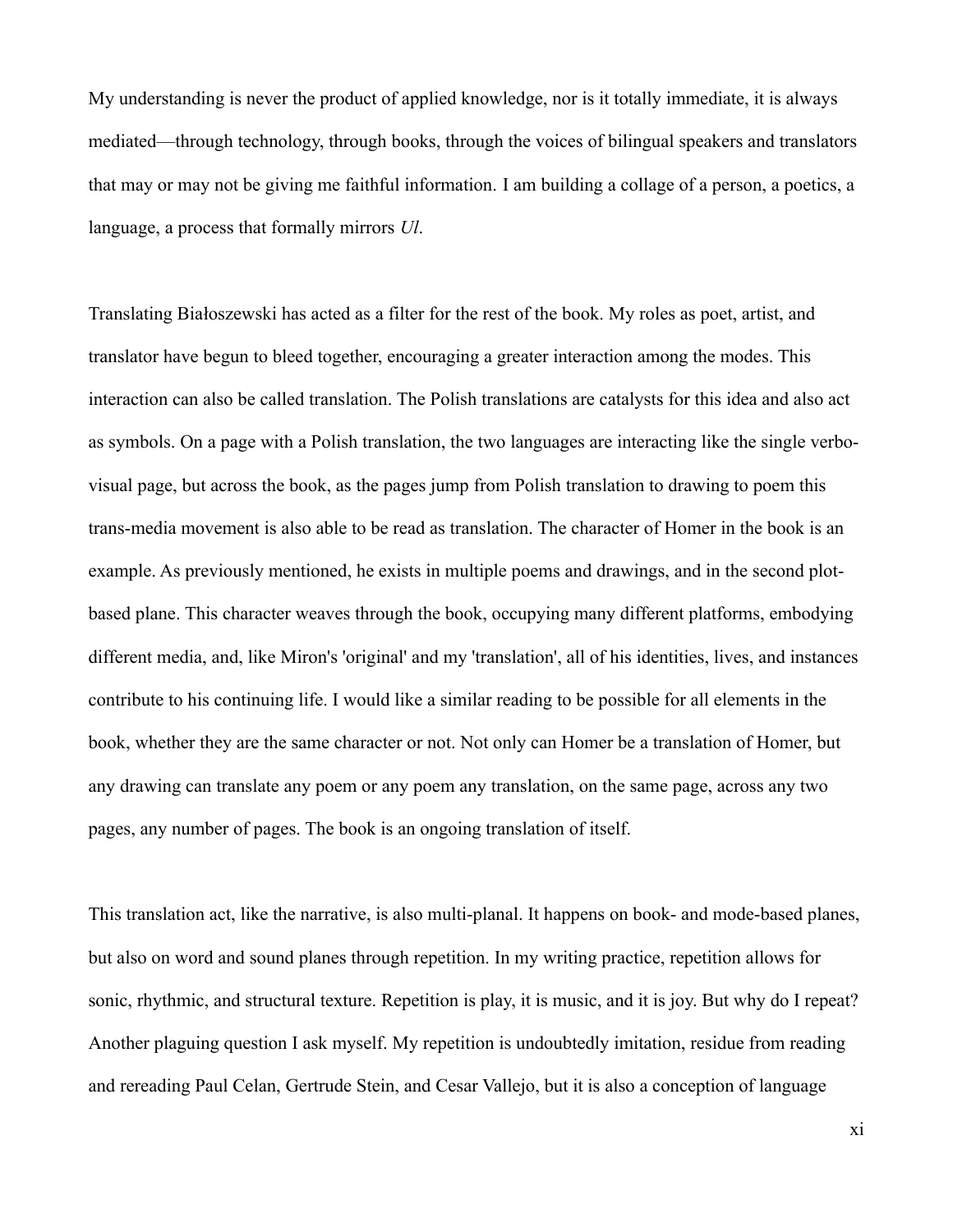heavily influenced by technology. Speed as I spoke of it in terms of Dada has become a hypermechanized super-speed. Society is communicating (writing, reading, talking, chatting, exchanging news, making decisions, buying) faster, but because time and space have become so condensed, the need to be 'linked in' results in a neurotic compulsion to check one's email multiple times a day, visit the same websites, obsessively update and be updated so that one can stay up to date. High-speed habitualism. Repetition. These ideas are reflected in the contemporary collage art that I find to be most engaging. The element-to-element narrative approach where disparate fragments are pooled to create mash-up narratives is still a very prominent collage practice, but artist Lola Dupré, for example, instead repeats fragments of a single image to create Photoshop-like effects using a scissors-and-glue technique (Figures 6 and 7). The Dadaist's did not have Xerox machines, hand-held cameras, or personal printers; they could not drag an image file off of the internet onto their desktop, and then drop this file into a word document, like I did with these images. At once liberated and limited by their available technologies, the Dadaists were only able to engage with the proliferation of printed matter in society. Dupré's work, however, furthers this engagement by speaking to the ease of reproducibility. Dupré's piece is especially curious because of its fake-Photoshop effect. She manages to elicit the virtual through the physical, or rather, the virtual (the Photoshop morph) through the virtual-analog (scanning



 Figure 6: Jonathan Waiter. *Dioni Tabbers at Supreme NY*. Figure 7: Lola Dupré. *Manipulation of a Photograph by* 2011. *Jonathon Waiter #1*. 2011.

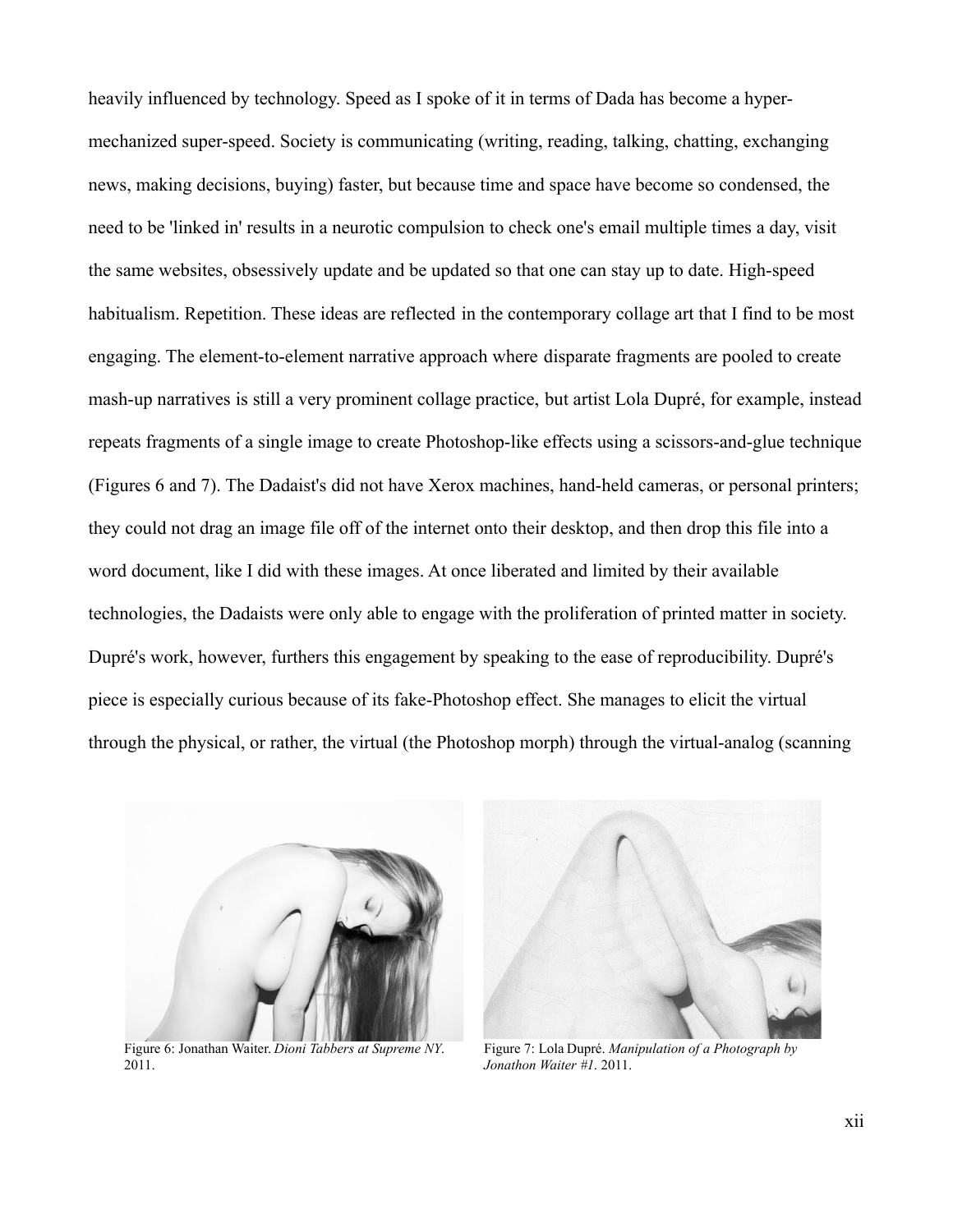and copying the image file and then cutting it up) through the physical (scissors and glue). The piece is aesthetically and conceptually filtered and re-filtered, and thus seems to float among the traditional, the virtual, the beautiful, the ugly, the two- and three-dimensional, the lived, and the dreamed.

I, like Białoszewski, often write and repeat my own hyper-lived: house, room, window, door, hand, rat, mouse. But unlike him I am able to enter virtual space. I would not know him without the virtual. For a few dollars a month, I am able to absorb far gone, far reaching worlds, persons, and ideas. Perhaps this is why the book is full of the dead. Ultimately, I want all worlds, the lived and the ghosted, the virtual and the non-virtual, to occupy a space in my poetics, thus inanimate objects repeat, animals repeat, and code repeats. Repeating words and sounds, similarly to the poetry of Gertrude Stein, are not to be read as clones, like almost everything else in the book they are translations. In each repetitive instance, the word or sound cycles around to another platform of meaning. Like the modes, these platforms flow among each other and can exchange meanings. Similarly, across pages, when words are repeated, they become more revealed in their similarity and their dissimilarity, and it is almost as if the pages are talking to and even about each other, introducing yet another narrative process.

Levine writes that Białoszewski is "interested in being; never in becoming" (115). However, it is through the translations that Białoszewski becomes. His poems have "reached the stage of their continuing life" (Benjamin 3). For Benjamin, the goal of this continuation is pure language, a stage of complete linguistic development where all languages are unified. But I am more interested in translation as a way to develop the role of translated works in the English speaking landscape, in and out of academic institutions. As yet, I do not feel that the English speaking poetry world, especially

\*

xiii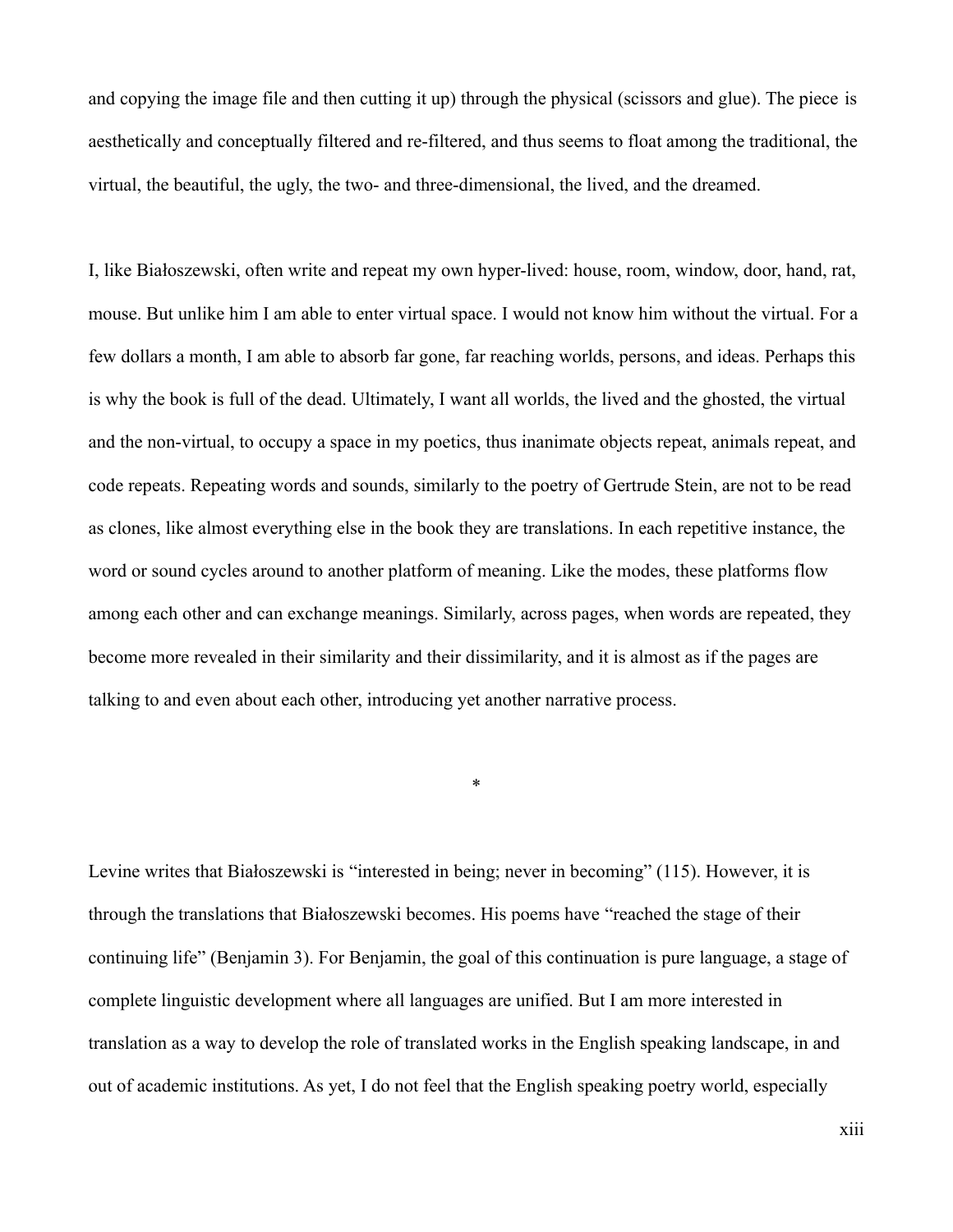students of poetry, know how to read or talk about translation outside of discussions of faithful translation. Translation, as exhibited at Pratt, is an adjunct or specialized area of study relying on a bilingualism that few posses. What I hope to communicate, through my amateur approach to translation and the book's trans-media translative movements, is that developing the vocabulary and concepts to discuss translation as comfortably as untranslated works, and translating, whether this is language-tolanguage, within one language, or between and among mediums, is one way of approaching a larger discussion of a heavily mediated society. These discussions coexist, like the book's characters, in an as yet un-tangible reality. The book is a space for this reality. It is not an answer, it is an offering.